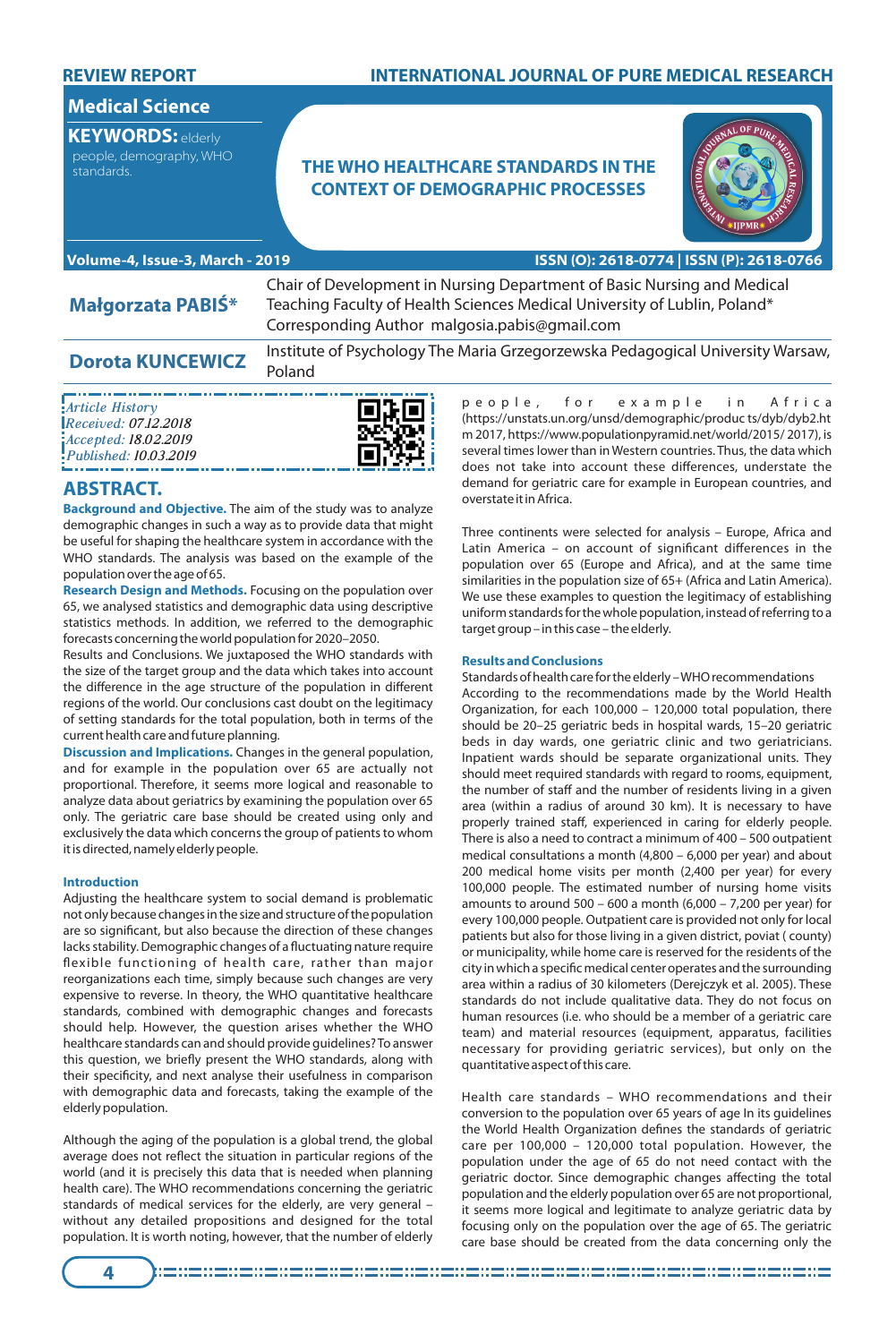group of patients for whom these services are provided – in this case the elderly.

How is this situation related to geriatric care standards? Assuming that in 2015 the world population over 65 years was 8.3%, the WHO standards say that for every 8,300 elderly people there should be 20 hospital beds. So proportionally for every 10,000 people over 65 in the world there should be 24.10 geriatric hospital beds, 18.07 geriatric beds in day wards, 1.20 outpatient clinics, 2.41 geriatricians, 7,230 outpatient consultations 2,892 medical and 8,675 nursing home visits per year. This conversion factor would not have to be updated along with demographic processes, but it would probably "painfully" reveal the gap between the standards and the needs and logic of keeping a sense of proportion. We will demonstrate what these numbers mean in practice using the following example: within one year, only less than 29% of senior citizens can receive – once a year – medical consultation, which can last up to 30 minutes (assuming that the doctor works six hours a day, five days a week, and there are 250 working days in the year). Is it not too optimistic to assume that more than 70% of senior citizens do not need any medical consultation per year, and that the remaining 30% need just one or two appointments, lasting 30 minutes in total? And this example does not include certain demographic data.

Later in the study, we analyze further demographic data and convert them into the WHO standards. We examine the data for selected continents (for the sake of clarity). However, an analogous profile can be developed for individual countries. The conclusions would be similar. And so Table 1 presents summary figures defining the need for a geriatric base: recommended by the WHO for each 100,000 total population and converted into the population of 65+, estimated by the WHO (i.e. 8.3%) for each continent, and next the real population over 65 for a given continent. For example, we will present the way how to assess the demand for geriatric hospital beds in Africa, Europe and Latin America according to the WHO standards. The standard defines this demand at the level of 20 beds for each 100,000 total population. Assuming that the population of people over 65 amounts to 8.3% of the total population, there should be 238,800 geriatric hospital beds in Africa, 148,200 in Europe, and 126,400 in Latin America. The population of 65+ in Africa is 41 million, 130 million in Europe, and 48 million in Latin America. Considering real data, there should be (by WHO standards) 98,810 hospital beds in Africa, 313,300 in Europe, and 115,680 in Latin America. Below, we present the method of calculation based on the number of beds for the population of 65+ in Africa.

The WHO standard  $= 20$  beds for 8,300 people over 65 years plus 4.10 beds for 1,700 people over 65 (the number of people which is lacking for attaining the number of 10,000 people over 65) which makes

24.10 beds for every 10,000 people aged 65+ in the world

Africa 41,000,000 population 65+ (as of 2015) divided by 10,000 and multiplied by 24.10 beds (WHO standard) = 98,810 geriatric hospital beds for 41,000,000 people over 65 years of age

#### TABLE<sub>1</sub>

Applying the WHO standards, established for the entire population, would actually lead to a kind of absurdity. For example, the population of senior citizens in Africa, which is three times lower than in Europe, should be provided with 1.6 times more hospital beds whereas in Latin America, where the number of elderly people is not much higher than in Africa, by the WHO standards, the number of geriatric hospital beds should be almost 1.9 times higher. In their current formula, the World Health Organization recommendations are confusing both in relation to the present and to the future. As for the present, the standards defined for the general population are misleading because they assume an average stable percentage of the elderly population on all continents. The WHO standards are formulated as if the demographic structure of

societies was fairly constant and uniform for all continents. However, for example Africa understates the percentage share of the population over 65 in the total population of the world. In some African countries, it makes no sense to relate the standards of geriatric care to the needs of this group, because the latter almost does not exist. In Africa, in ten out of 47 countries, the population have exceeded 65 years (e.g. in Sierra Leone, people live 46 years and in another part of Africa almost 75 years). Planning for the future based on these standards is also erroneous due to the disproportionate increase in the size of this group in relation to the entire population.

The WHO guidelines for healthcare standards do not take into account the specific situations of individual regions, such as access to clean water and food, hygiene and sanitary conditions, health care centers, and so on. There are regions where there is a shortage of basic necessities. This leads to a higher incidence of diseases, as well as mortality of adults and children. One could say that there is a need for adequate standards of care for newborns, children and adults in these regions. However, the thing is that standards which drastically deviate from reality cease to fulfill their function. So, what purpose and whom are such standards be serving?

The World Health Organization is an organization which deals with health protection. Actions are taken to provide medical care for the world's population http://www.who.int/en/ 2017). The standards of medical care provided for the elderly should be a model of how to handle the patient. Standards are created in order to facilitate and standardize the work with the patient in terms of facilities, equipment, staff number, and also a code of conduct and treatment methods (Derejczyk et al. 2005). Care standards are "conduct guides". Therefore, making them uniform should bring about an increase in the quality of patient care. The elderly population, living in different corners of the world and in different realities, also differ in the incidence of diseases, depending on their living conditions. Due to such different realities in highly developed, developing and third world countries, formulating general standards, identical for all continents/ countries, seems to be pointless. If the process of formulating standards took account of demographic data and forecasts, which are easily accessible, such standards would have to be completely different.

Demographic changes of the population over 65 years of age against a background of the entire population Changes in the total population and the population over 65 in the world in 2011–2015 show an upward trend. During these five years of observation, the growth rate of the total population and the population over 65 years the world has risen, but it should be emphasized again that the average growth rate of the population over 65 is considerably lower in Africa and Latin America than in Western countries. In comparison – in 2015 the percentage of people over 65 was 8.3% in the world and respectively: in Europe – 17.6%, in Latin America – 7.6%, and in  $A \text{ fric a}$  – 3,4% ( https://esa.un.org/unpd/wpp/Download/Standard/Population/ 2017). In the analyzed period of five years, there was a 5.38% increase in the total population of the world. A similar trend was observed in the population over 65, which increased by 13.97% over this time span. The percentage of elderly people in relation to the total population was 7.7% in 2011, and 8.3% in 2015. A similar situation was noticed on each continent. For example, the growth of the total population at a similar level was observed in Latin America (5.86%), the highest increase in population was recorded in Africa (14.5%), and the lowest in Europe (0.27%). A similar trend was observed in the population over 65. During the period of these five years there was a growth in the population over 65 at a similar level – in Latin America (14.28%), followed by Africa (10.81%) and Europe (7.44%)(https://esa.un.org/unpd/wpp/Download/Standard/Popul ation/ 2017).

The above analysis indicates that the current population status or generalized dynamics of change cannot be the point of reference

**5**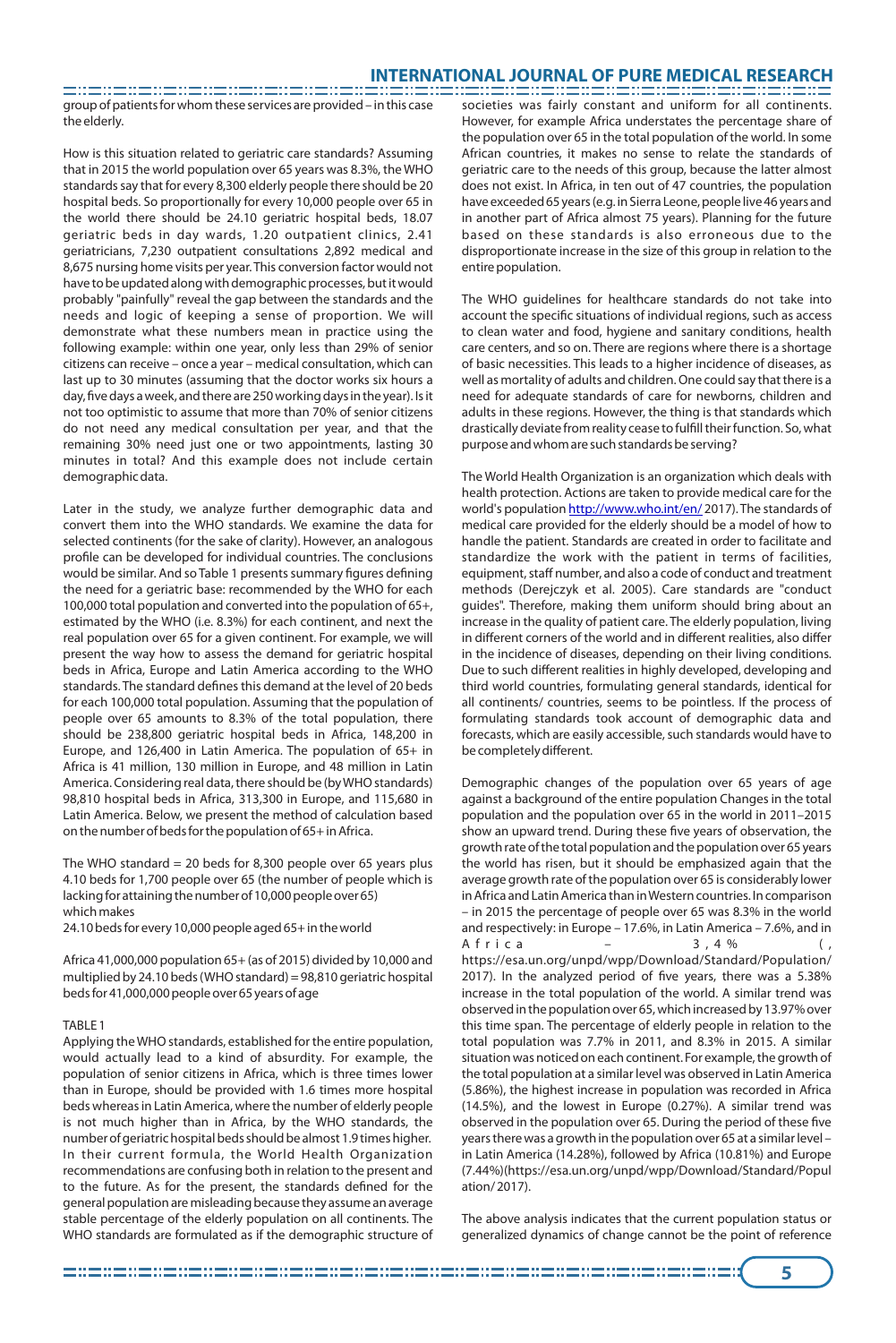ande en 1990 en 1990 en 1990 en 1990 en 1990 en 1990 en 1990 en 1990 en 1990 en 1990 en 1990 en 1990 en 1990 e for creating care standards or a geriatric base, but also for issues relating to any other age group. And if this is the case, then it is worthwhile to look at and analyze the demographic forecasts to get the full picture.

#### **Demographic changes forecasted until 2050**

In comparison to 2015, the forecasts regarding the total population of the world assume its constant increase. In 2030 this number will increase by 15.72%, in 2040 by 24.75%, and in 2050 by 32.35%. With total population growth, long-term forecasts assume an increase in the population over 65. In comparison to 2015, this population group will increase by 62.93% in 2030, in the next ten years by 111.65%, and in 2050 by 152.67%. A similar trend will continue on each continent (in relation to 2015) in long–term forecasts. We will observe a steady increase in the size of the total population with the exception of Europe. Analyzing the dynamics of changes affecting the total population, the largest percentage of population growth in 2050 will be recorded in Africa (by 111.62%). As for the other continents, it is estimated that Latin America will have a smaller population increase (by 23.32%). By contrast, Europe will see a decrease (by 3.39%) in the total population size (http://www.who.int/en/2017).

Long–term forecasts assume a steady increase in the population over 65 years on all continents. The largest increase in this population group in 2030 will be observed in Latin America (by 77,67%) and Africa (by 69.49%), and the smallest in Europe (by 30,91%). However, 20 years later (in 2050) the order of the growth in the population over 65 is estimated as follows – the highest percentage of growth will be in Africa (by 264.99%), Latin America (by 214.37%) and the smallest in Europe (by 52, 86%). On the other hand, the highest percentage of people over 65 in comparison with the entire population both in 2020 and in 2050 will be observed in Europe (19.25% and 27.84% respectively), in Latin America (8.83% and 19.40%) and in the world (8.29% and 15.82%). The lowest percentage of older people is estimated in Africa (3.61% and 5.96%) (https://esa.un.org/unpd/wpp/Download/Standard/Population/ 2017).

WHO health care standards for the elderly population in the context of projected changes If we include the above data in the forecasts about the demand for geriatric care, by 2050 the geriatric base (number of beds, doctors, etc.) should increase accordingly.

Table 2 contains the data from the selected continents and the comparison of the demand for the geriatric base (the current state, WHO standards for the current population figures, projections in its current state, and standards for the projected population figures), calculated according to the WHO standards for each 100,000 total population. It also shows what it would really mean and what it would mean when converted into the population over 65. We will illustrate the point with an example concerning three continents – Africa, Europe and Latin America. We have selected these continents on account of significant differences in the size of the elderly population in Africa and Europe, and at the same time similarities in the size of the elderly population in Latin Americas and Africa, with the percentage of the population 65+ being almost four times greater in Latin America. The compilation of demographic data and forecasts for the selected continents in relation to the WHO standards is reflected in the geriatric base, which is significantly different.

#### TARI F<sub>2</sub>

The demand for a geriatric base in Europe in 2050 will amount to 480,301 beds, 23,915 outpatient clinics and 48,030 doctors, with an increase in the elderly population by 52.86%; in Latin America: 364,645 beds, 18,157 outpatient clinics and 36,465 doctors, with an increase in the elderly population by 214.37%, and in Africa with an increase in the population 65+ by 265% (363,059 beds, 18,078 outpatient clinics and 36,306 doctors) (http://www.who.int/en/ 2017). It should be noted that Europe has the highest percentage of

elderly people in comparison to the total population in the analyzed (2011–2015) and forecasted years (2020–2050).

Another thing worthy of mention is the prospects of changes in the size of a particular generation from birth to the age of 65 on each continent (TABLE 3). How many newborn children reach the age of 65? How long do people live after attaining 65? In Africa, the population getting to the age of 65 is smaller than at the moment of birth by 56.34%, in Latin America by 37.15%, in Europe by 35.74%.

#### TABLE<sub>3</sub>

Forecasts which are detached from reality provide questionable data for planning anything. Planning a geriatric base should take into account local needs and realities of life (level of stability of living conditions, life expectancy in the disease, availability of medical care, water and food, sanitary conditions). Also, the population – or, more precisely, specific generations  $-$  should be observed with reference to demography, health, level of mortality and morbidity for this population in a given region. Within a ten – year perspective, on the basis of this information, rather than global data, we could assess the "condition" of the population 50+ more realistically and identify the most probable needs for future geriatric care.

#### **Summary**

Defining standards for a specific target group would make it possible to avoid difficulties related to different age structure of the population in different regions of the world and to the specificity of the situation and living conditions prevailing there. The same pertains to designing changes in health care on the basis of the data obtained from observing specific generational groups. It is worth noting that sustaining WHO standards – which are dubious anyway – (2.41 geriatricians, 24.10 geriatric beds, 7,230 outpatient consultations, etc.) will be very difficult in Western countries, because the growing number of elderly people will need more consultations, more geriatric doctors, more geriatric beds; because when the WHO created their standards, they did not take into account that we will live longer with an illness. On the other hand, the same standards are difficult to achieve in developing countries. The question: What is the purpose of standards formulated in this manner? remains unanswered.

#### **Captions for Tables**

Table 1. Comparison of the demand for a geriatric base for selected continents with reference to the WHO standards in 2015.

Table 2. Projected geriatric base until 2050, calculated according to the WHO standards for the total population and a proposed method of calculation for the population 65+.

Table 3. Changes in the size of the population living to the age of 65 from birth to death for the selected continents in 1950–2015 and the forecasted years.

| Contine<br>Int                                                | Geriatric for each<br>base | <b>WHO</b><br><b>standard</b><br>100,000<br>ltotal<br>population | WHO standard<br>calculated on the linto the actual<br>assumption that<br>the population of rate of the<br>65+constitutes<br>8.3% of the total<br>population | Data converted<br>participation<br>population $65+$<br>in the total<br>population |  |  |  |  |  |
|---------------------------------------------------------------|----------------------------|------------------------------------------------------------------|-------------------------------------------------------------------------------------------------------------------------------------------------------------|-----------------------------------------------------------------------------------|--|--|--|--|--|
| Africa<br>41,000,0<br>100<br>populati<br>lon 65+<br>$(3.4\%)$ | hospital<br>beds           | 20                                                               | 238,800                                                                                                                                                     | 98,810                                                                            |  |  |  |  |  |

### **Table 1. Comparison of the demand for a geriatric base for selected continents with reference to the WHO standards in 2015.**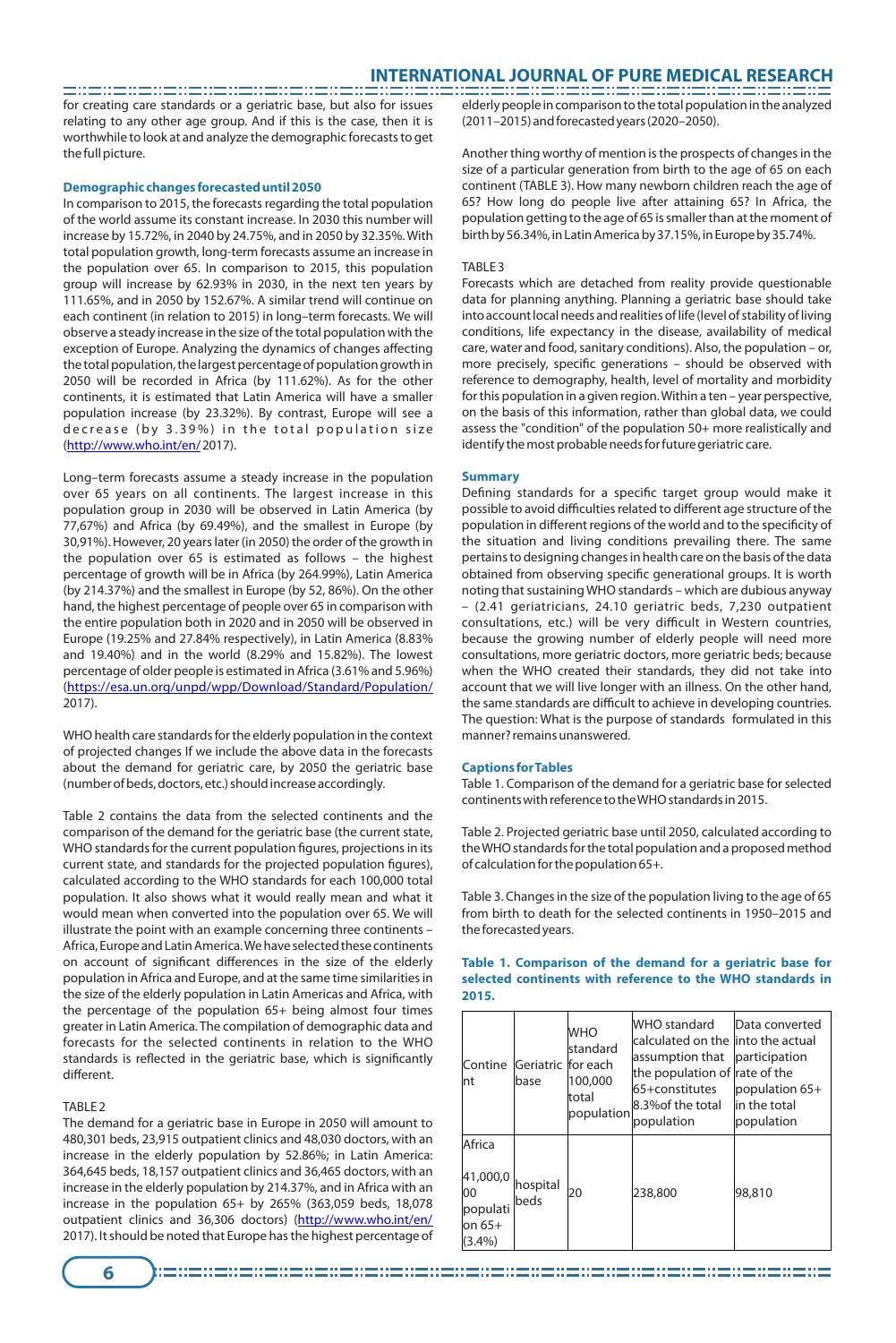|                                                                                                       | beds in<br>daily wards                | 15    | 179,100    | 74,087      |
|-------------------------------------------------------------------------------------------------------|---------------------------------------|-------|------------|-------------|
|                                                                                                       | geriatric<br>clinics                  | 1     | 11,940     | 4,920       |
|                                                                                                       | geriatricia<br>ns                     | 2     | 23.880     | 9,881       |
|                                                                                                       | outpatient 6,000<br>consultatio       |       | 71,640,000 | 29,638,900  |
|                                                                                                       | ns<br>medical<br>home                 | 2,400 | 28,656,000 | 11,857,200  |
|                                                                                                       | visits<br>nursing                     | 7,200 | 85,968,000 | 29,520,000  |
|                                                                                                       | home<br>visits                        |       |            |             |
| Europe                                                                                                |                                       |       |            |             |
| 130,000,<br>000<br>populati<br>on $65+$<br>(17.6%)                                                    | hospital<br>beds                      | 20    | 148 200    | 313,300     |
|                                                                                                       | beds in<br>daily wards                | 15    | 111 150    | 234,910     |
|                                                                                                       | geriatric<br>clinics                  | 1     | 7,410      | 15,600      |
|                                                                                                       | geriatricia<br>ns                     | 2     | 14,820     | 31,330      |
|                                                                                                       | outpatient 6,000<br>consultatio<br>ns |       | 44,460,000 | 93,977,000  |
|                                                                                                       | medical<br>home<br>consultatio<br>ns  | 2,400 | 17,784,000 | 37,596,000  |
|                                                                                                       | nursing<br>home<br>visits             | 7,200 | 53,352,000 | 112,775,000 |
| Latin<br>America<br>and the<br>Caribbea<br>ln.<br>48,000,0<br>00<br>populati<br>on $65+$<br>$(7.6\%)$ | hospital<br>beds                      | 20    | 126,400    | 115,680     |
|                                                                                                       | beds in<br>daily wards                | 15    | 94,800     | 86,736      |
|                                                                                                       | geriatric<br>clinics                  | 1     | 6,203      | 5,760       |
|                                                                                                       | geriatricia<br>ns                     | 2     | 12,640     | 11,568      |
|                                                                                                       | outpatient 6,000<br>consultatio<br>ns |       | 37,920,000 | 34,699,200  |
|                                                                                                       | medical<br>home<br>consultatio<br>ns  | 2,400 | 15,168,000 | 13,881,600  |
|                                                                                                       | nursing<br>home<br>visits             | 7,200 | 45,504,000 | 41,640,000  |

Source: The author`s own study based on (Derejczyk et al. 2005, https://esa.un.org/unpd/wpp/Download/Standard/Population/ 2017).

**Table 2. Projected geriatric base until 2050, calculated according to the WHO standards for the total population and a proposed method of calculation for the population 65+.**

| Contin<br>ent                                                         | Geriatric<br>lbase                   | WHO<br>standard<br>for<br>100,000<br>total<br>populatio<br>h | The desired<br>increase by<br>2050,<br>calculated<br>according<br>to WHO<br>lstandards<br>(assuming<br>that the<br>population<br>65+ will be<br>15.8% of<br>the total<br>population) | Data<br>converted<br>into the<br>actual<br>participati increase<br>on rate of by 2050,<br>the<br>populatio for the<br>$n 65+$<br>against a<br>backgrou $ n 65+$<br>nd of the<br>total<br>populatio<br>n in 2015 | lThe<br>ldesired<br>calculated<br>projected<br>populatio<br>from each<br>continent |
|-----------------------------------------------------------------------|--------------------------------------|--------------------------------------------------------------|--------------------------------------------------------------------------------------------------------------------------------------------------------------------------------------|-----------------------------------------------------------------------------------------------------------------------------------------------------------------------------------------------------------------|------------------------------------------------------------------------------------|
| Africa                                                                |                                      |                                                              |                                                                                                                                                                                      |                                                                                                                                                                                                                 |                                                                                    |
| 150,64<br>7,000<br>popula beds<br>tion<br>$65+$<br>$(5.96\%)$         | hospital                             | 20                                                           | 505,511.4                                                                                                                                                                            | 98,810                                                                                                                                                                                                          | 363,059.2                                                                          |
|                                                                       | beds in daily<br>wards               | 15                                                           | 379,133.55                                                                                                                                                                           | 74,087                                                                                                                                                                                                          | 272,219.1<br>29                                                                    |
|                                                                       | geriatric<br>clinics                 | 1                                                            | 25,275.57                                                                                                                                                                            | 4,920                                                                                                                                                                                                           | 18,077.64                                                                          |
|                                                                       | geriatricians                        | 12                                                           | 50,551.14                                                                                                                                                                            | 9,881                                                                                                                                                                                                           | 36,305.92                                                                          |
|                                                                       | outpatient<br>consultation           | 6,000                                                        | 151,653,220 29,638,90                                                                                                                                                                | 0                                                                                                                                                                                                               | 108,902,7<br>16.3                                                                  |
|                                                                       | home<br>medical<br>consultation<br>S | 2,400                                                        | 60,661,368                                                                                                                                                                           | 11,857,20<br>0                                                                                                                                                                                                  | 43,560,63<br>4.579                                                                 |
|                                                                       | nursing<br>7,200<br>home visits      |                                                              | 181,984.10                                                                                                                                                                           | 29,520,00<br>0                                                                                                                                                                                                  | 130<br>,810,753.0<br>9                                                             |
| Europe<br>199,29<br>5,000<br>popula<br>tion<br>$65+$<br>(27.84)<br>%) | hospital<br>beds                     | 20                                                           | 143,144.2                                                                                                                                                                            | 313,300                                                                                                                                                                                                         | 480,300.9                                                                          |
|                                                                       | beds in daily<br>wards               | 15                                                           | 107,358.15                                                                                                                                                                           | 234,910                                                                                                                                                                                                         | 360,126.0<br>65                                                                    |
|                                                                       | geriatric<br>clinics                 | 1                                                            | 7,157.21                                                                                                                                                                             | 15,600                                                                                                                                                                                                          | 23,915.4                                                                           |
|                                                                       | geriatricians                        | 12                                                           | 14,314.42                                                                                                                                                                            | 31,330                                                                                                                                                                                                          | 48,030.09<br>5                                                                     |
|                                                                       | outpatient<br>consultation<br>S      | 6,000                                                        | 42,943,260                                                                                                                                                                           | 93,977,00                                                                                                                                                                                                       | 144,070,3<br>55.5                                                                  |

**7**